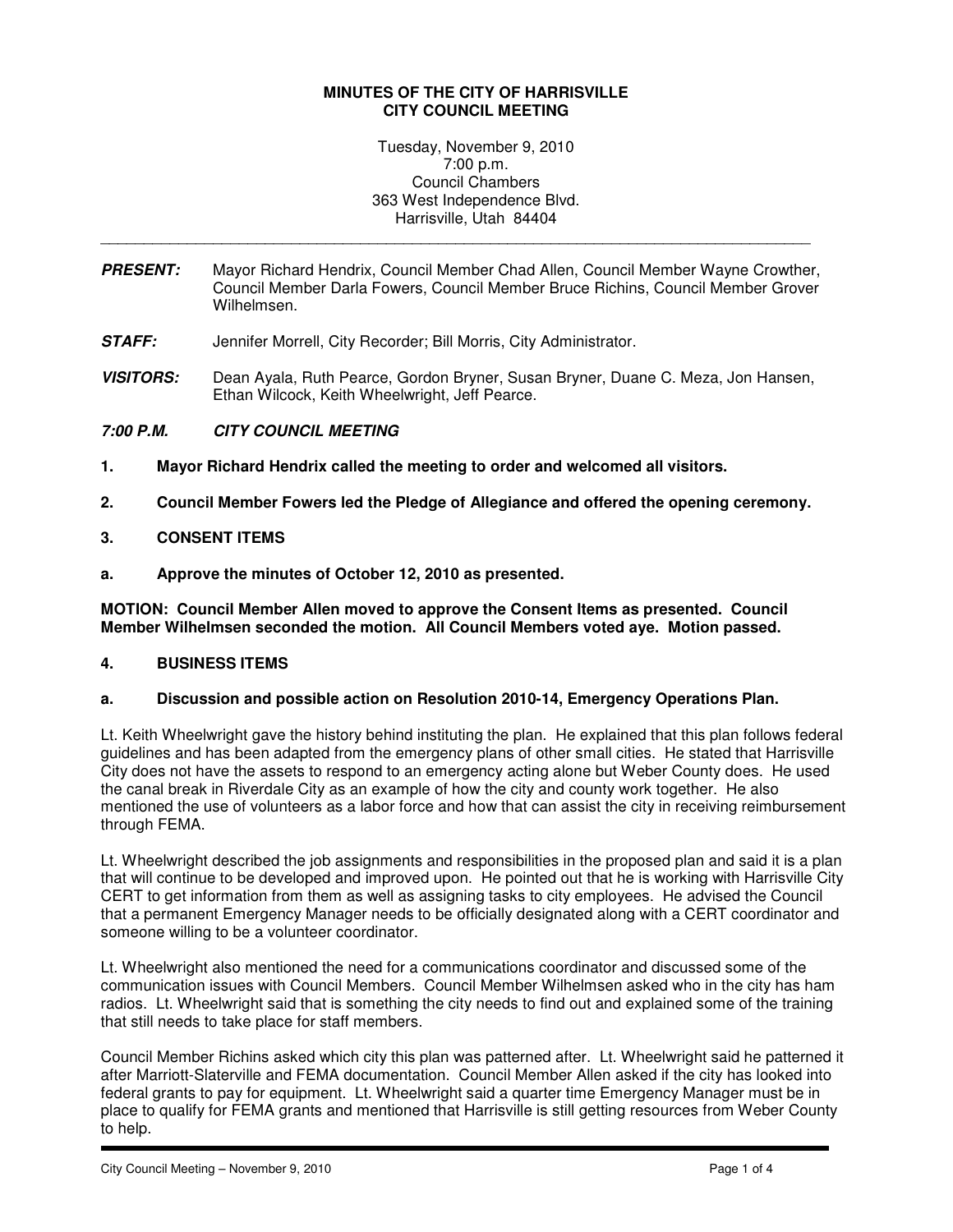Council Member Crowther said it would be nice to have an action plan to incorporate the training that has been done and perform an exercise. Lt. Wheelwright acknowledged that would be beneficial. Council Member Fowers suggested having the EOC group meet several times a year and that community partners, including Wal-Mart and other businesses, are included in the meeting so they are aware of our emergency protocol. Council Member Wilhelmsen feels the challenge will be to keep the plan current. Lt. Wheelwright reiterated the need for an Emergency Manager to be assigned to do this.

Jeff and Ruth Pearce offered some discussion on CERT classes. Lt. Wheelwright talked about the documentation needed for volunteers and the type of roles they could fill. In response to a question from Council Member Wilhelmsen, Mr. Pearce said there are approximately 75 CERT volunteers in the city but there needs to be more. Council Member Allen asked if the plan can be adapted after the resolution is adopted. Bill Morris, City Administrator, said the resolution gives staff the authority to update the plan as necessary.

### **MOTION: Council Member Fowers moved to approve Resolution 2010-14, Emergency Operations Plan, with the modifications that will be made on an ongoing basis. Council Member Allen seconded the motion. Roll call vote. All Council Members voted yes. Motion passed.**

# **b. Discussion on status of the FEMA flood plain revision.**

Mayor Hendrix said the FEMA flood plain revision is something the city has been working on since last October. He explained that FEMA has assigned case workers to oversee the request. However, the case workers frequently change and each time there is a change, new information has been required. Mayor Hendrix introduced Dean Ayala from Kent Jones office.

Mr. Ayala said they have not been able to obtain the hydrology study from FEMA. He explained some of the feedback and issues that have come up with FEMA and said his office has done everything that FEMA asked and addressed all of the scenarios that FEMA has come up with. He reported that Kent Jones was just notified by FEMA that the case is being dropped unless the city agrees to pay another fee to continue the revision. Kent Jones office called again yesterday in an attempt to get a final punch list of what actually needs to be done and to ask them to waive the fee.

Mayor Hendrix discussed the letter in the council packets from Kent Jones office written to FEMA and said a copy may be sent to one of our congressman. It has cost the city close to \$50,000 to obtain all the information and studies that have been requested and now FEMA is claiming not to have the hydrology report. Mr. Ayala explained that other engineering firms have expressed the same frustration and said it has been a very slow process since hurricane Katrina. He said that the employee turnover at FEMA has caused a majority of the problems.

### **c. Discussion and possible action on Bona Vista request for 16" PVC water main in Hunting Creek.**

Council Member Richins reviewed a map with the Council showing some vulnerable homes on the south side of 1700 North due to an eroding water line made from ductile iron. He explained where the proposed new 16" PVC line will be placed behind the homes on 1500 North and showed Council Members where the city easement is located on the north side of the canal. He also described the damaging effects to homes if the existing water line broke.

Bill Morris asked if Bona Vista's attorney has looked at our easement to see if we have the authority to extend the easement to Bona Vista. Council members discussed the boundaries of the easement, where the water line would go, and who would be impacted. For clarification, City Recorder Jennifer Morrell presented some maps that show boundary lines and where the easement is located.

Mayor Hendrix asked the Council for approval to give Bona Vista use of the easement. Council Member Richins said that Bona Vista will come back with something official and work out all the property title issues.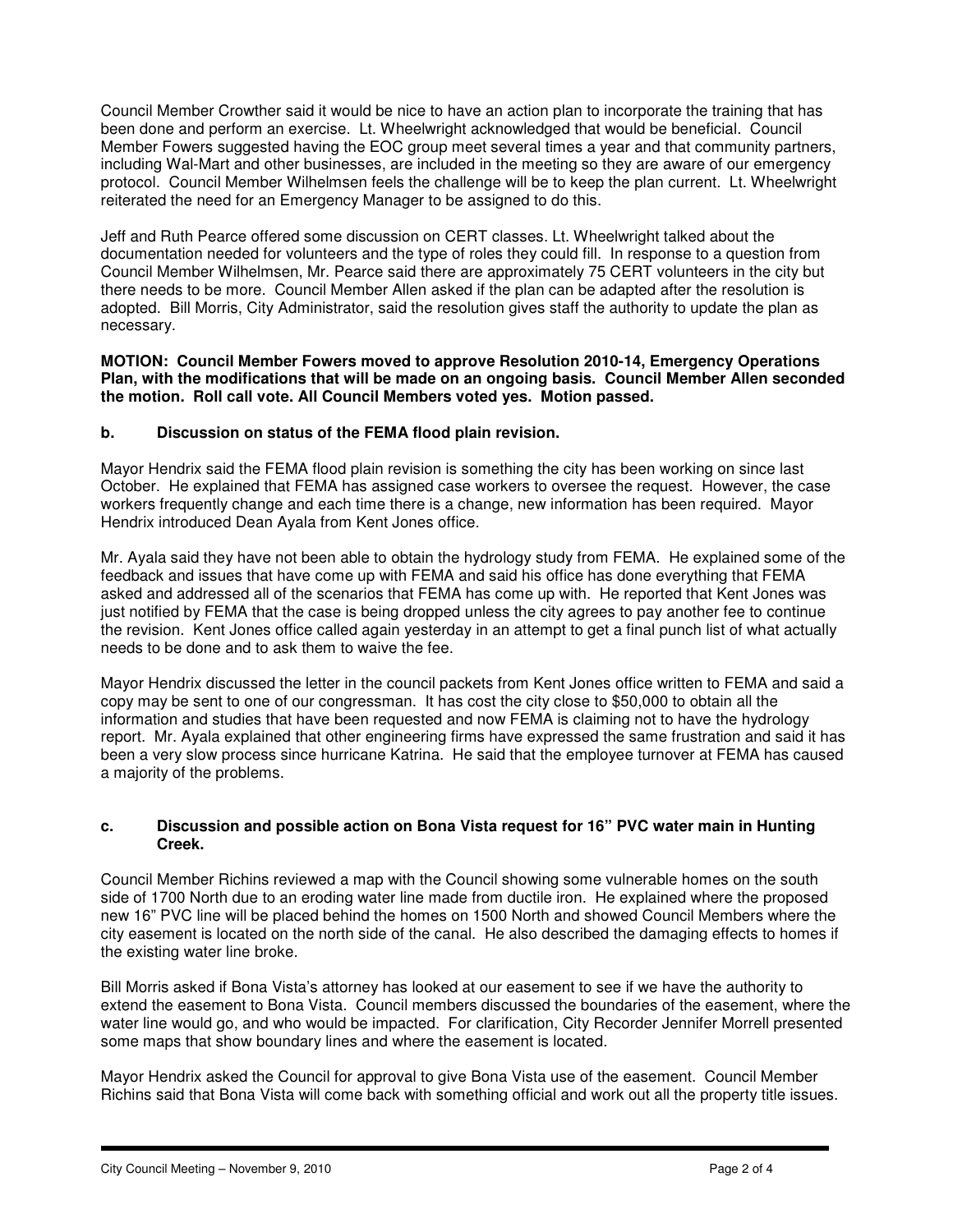Bill Morris explained that the Council is just approving to let Bona Vista move forward with this. They will come back with a resolution and the plans for the formal approval. There was also some discussion on the weeds that grow between the canal and the back yards of the property owners.

**MOTION: Council Member Fowers moved to authorize Bona Vista to put in a 16" water line on the north side of Western Canal in an easement owned by the city, subject to Bona vista preparing the appropriate documents and title work. Council Member Wilhelmsen seconded the motion. All voted aye. Motion passed.** 

# **5. Public Comments**

Chris Meza, 401 W 1500 N, asked how the water line just discussed would affect being in the flood plain. He said he was approved for disaster insurance being in the flood plain and wonders what affect this new water line will have. Bill Morris said that Bona Vista would be held responsible and their insurance would cover it.

Gordon Bryner, 243 W 1650 N, mentioned that it has been a while since the city has come to mow the tall grass on this easement.

### **6. Mayor/ Council Follow Up**

Council Member Wilhelmsen talked about the impact study that was conducted due to the transition from North View Fire Agency to North View Fire District. One of the results of the study was to plan for future projects including site land set aside for a future substation. He mentioned that Pleasant View has set aside land for a substation. He asked Council Members for their input on a potential site for a substation in Harrisville 10 to 15 years out.

Mayor Hendrix felt the Council should find out from the fire department how far away the substation should be from the current station. He also pointed out that the homes west of the tracks may be a concern if access is blocked by a train.

Staff and Council Members discussed where the current substations are located. Council Member Wilhelmsen said the substation site would not be anything bigger than a two acre lot and added that it would be a place where the old equipment from North View Fire would be rotated to. He discussed some potential future sites including the city owned property off of 750 West. Mayor Hendrix said selecting a site is something that needs to be looked at and will be scheduled for future discussion.

Mayor Hendrix said the dates for the fall cleanup will be November  $8<sup>th</sup>$ -12<sup>th</sup> and is in progress. Council Members asked how the cleanup would be paid for. Mr. Morris said it would be covered by storm water fees.

Mayor Hendrix reported on the November  $4<sup>th</sup>$  meeting with residents of North Harrisville Road. He said the meeting was to let everyone in the area know there is an ordinance in place, and what it would take to form a historic district. He reported that Farmington City Planning and Zoning Director, David Peterson, came and explained the process they went through in establishing such areas of significance in Farmington.

Mayor Hendrix said there were almost 80 people in attendance, many who came with some misinformation. He said people came frustrated, but seemed to leave with less tension. He explained that much of the frustration came from residents who were afraid this would be forced on them. They informed the residents in attendance that this is something the city has provided but property owners in the area have to initiate the request. They also discussed the tax credits and grants that are available to homes in a historic district.

Council Member Allen conveyed complaints he has received from Harrisville citizens on the poor conditions of the street located at 2550 North. Mayor Hendrix suggested that he tell them to go express their concerns to Pleasant View since the street is in their jurisdiction. Council Member Allen talked about the new addition to the Weber County Animal Shelter and reported that it is very impressive.

Council Member Richins asked about the status of the Land & Water Conservation Fund grant that the city applied for. Mr. Morris reported there has been no word on the status of the grant.